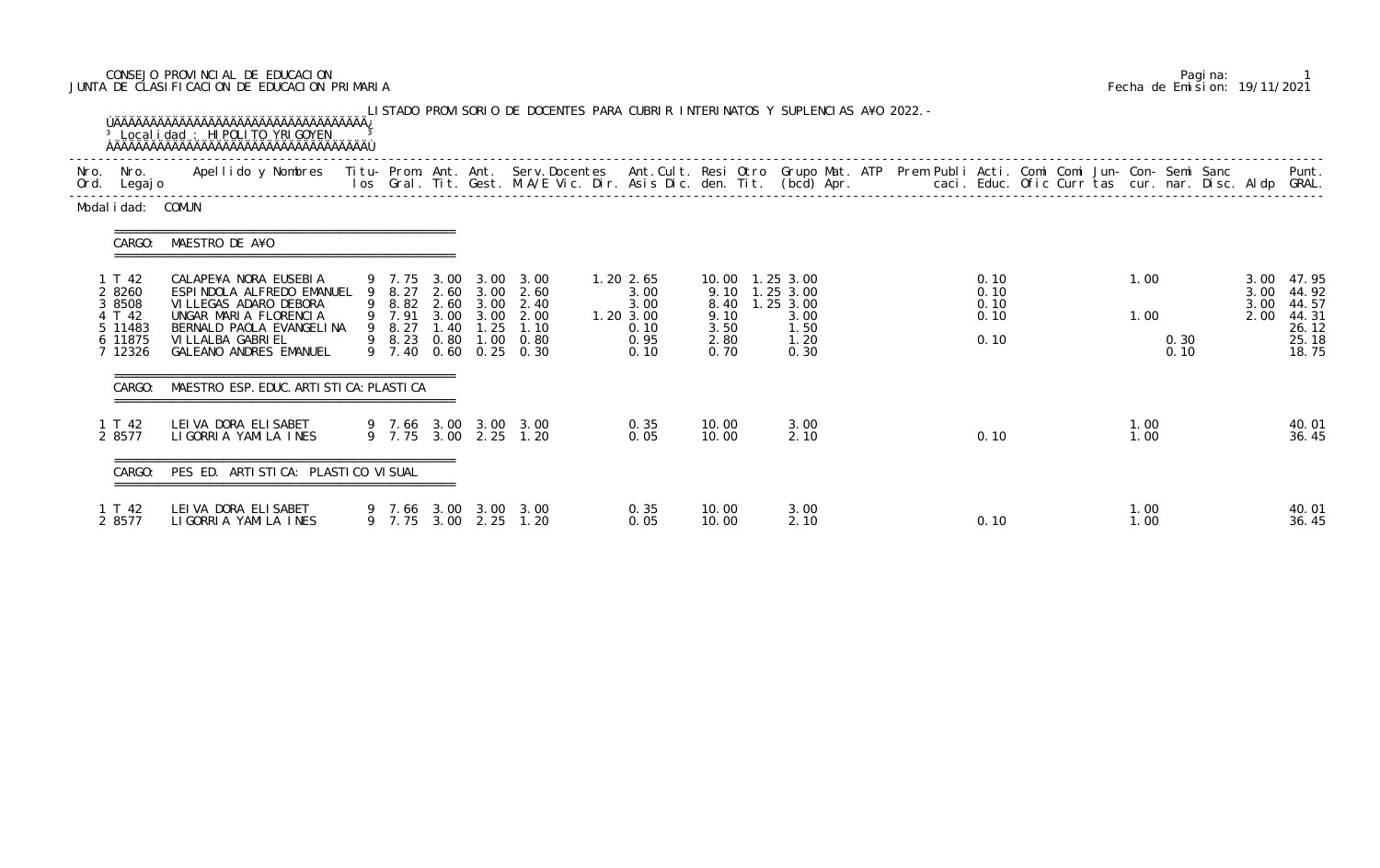## CONSEJO PROVINCIAL DE EDUCACION Pagina: 2 JUNTA DE CLASIFICACION DE EDUCACION PRIMARIA Fecha de Emision: 19/11/2021

| Ord. | Nro. Nro.<br>Legaj o                             | Apellido y Nombres  Titu- Prom. Ant. Ant. Serv.Docentes  Ant.Cult. Resi Otro  Grupo Mat. ATP  Prem Publi Acti. Comi Comi Jun- Con- Semi Sanc                Punt.<br>Ios Gral. Tit. Gest. M.A/E Vic. Dir. Asis Dic. den. Tit. (bc |                       |                                      |                                    |              |                |              |  |      |  |      |  |                                           |
|------|--------------------------------------------------|-----------------------------------------------------------------------------------------------------------------------------------------------------------------------------------------------------------------------------------|-----------------------|--------------------------------------|------------------------------------|--------------|----------------|--------------|--|------|--|------|--|-------------------------------------------|
|      | CARGO:                                           | MAESTRO ESP. EDUC. ARTI STI CA: MUSI CA                                                                                                                                                                                           |                       |                                      |                                    |              |                |              |  |      |  |      |  |                                           |
|      | 1 T 42<br>2 7708                                 | BRAMBILLA ANDREA NATALIA<br>CONTE MARIA CECILIA                                                                                                                                                                                   | 9 7.82 1.00           | 1. 25                                | 1.10<br>3 7.51 3.00 2.75 1.80      | 0.25         | 10.00<br>10.00 | 1.50<br>2.70 |  | 0.20 |  | 1.00 |  | 32.67<br>31.21                            |
|      | CARGO:                                           | PES ED. ARTI STI CA: MUSI CA                                                                                                                                                                                                      |                       |                                      |                                    |              |                |              |  |      |  |      |  |                                           |
|      | 1 T 42<br>2 7708                                 | BRAMBILLA ANDREA NATALIA 9 7.82 1.00<br>CONTE MARIA CECILIA                                                                                                                                                                       |                       |                                      | 1.25 1.10<br>3 7.51 3.00 2.75 1.80 | 0.25         | 10.00<br>10.00 | 1.50<br>2.70 |  | 0.20 |  | 1.00 |  | 32.67<br>31.21                            |
|      | CARGO:                                           | MAESTRO ESP. DE EDUCACION FISICA                                                                                                                                                                                                  |                       |                                      |                                    |              |                |              |  |      |  |      |  |                                           |
|      | 1 T 42<br>2 12845<br>3 12797<br>12357<br>5 12383 | CORNELIO EMILIO<br>CORREA KAREN ELIZABETH<br>VERGILIO FRANCO GABRIEL<br>CABUS TAMARA BELEN<br>GONZALEZ JOSE SEBASTIAN                                                                                                             | 9 7.19<br>9 7.14 0.80 | 9 7.71 0.60 0.25<br>9 7.18 0.60 0.25 | 9 6.80 3.00 3.00 3.00              | 3.00<br>0.70 | 10.00<br>10.00 | 3.00         |  | 0.05 |  | 1.00 |  | 41.85<br>26.19<br>17.64<br>17.56<br>17.03 |
|      | CARGO:                                           | MAESTRO ESPECIAL DE INGLES                                                                                                                                                                                                        |                       |                                      |                                    |              |                |              |  |      |  |      |  |                                           |
|      | 1 10949                                          | MITOIRE NORMA VANINA                                                                                                                                                                                                              |                       |                                      | 9 7.76 2.20 1.75 1.30              | 3.00         | 4.20           | 1.80         |  |      |  |      |  | 31.01                                     |

|  | Pagi na: |                                           |
|--|----------|-------------------------------------------|
|  |          | Fecha de Emision: 19/11/2021 <sup>-</sup> |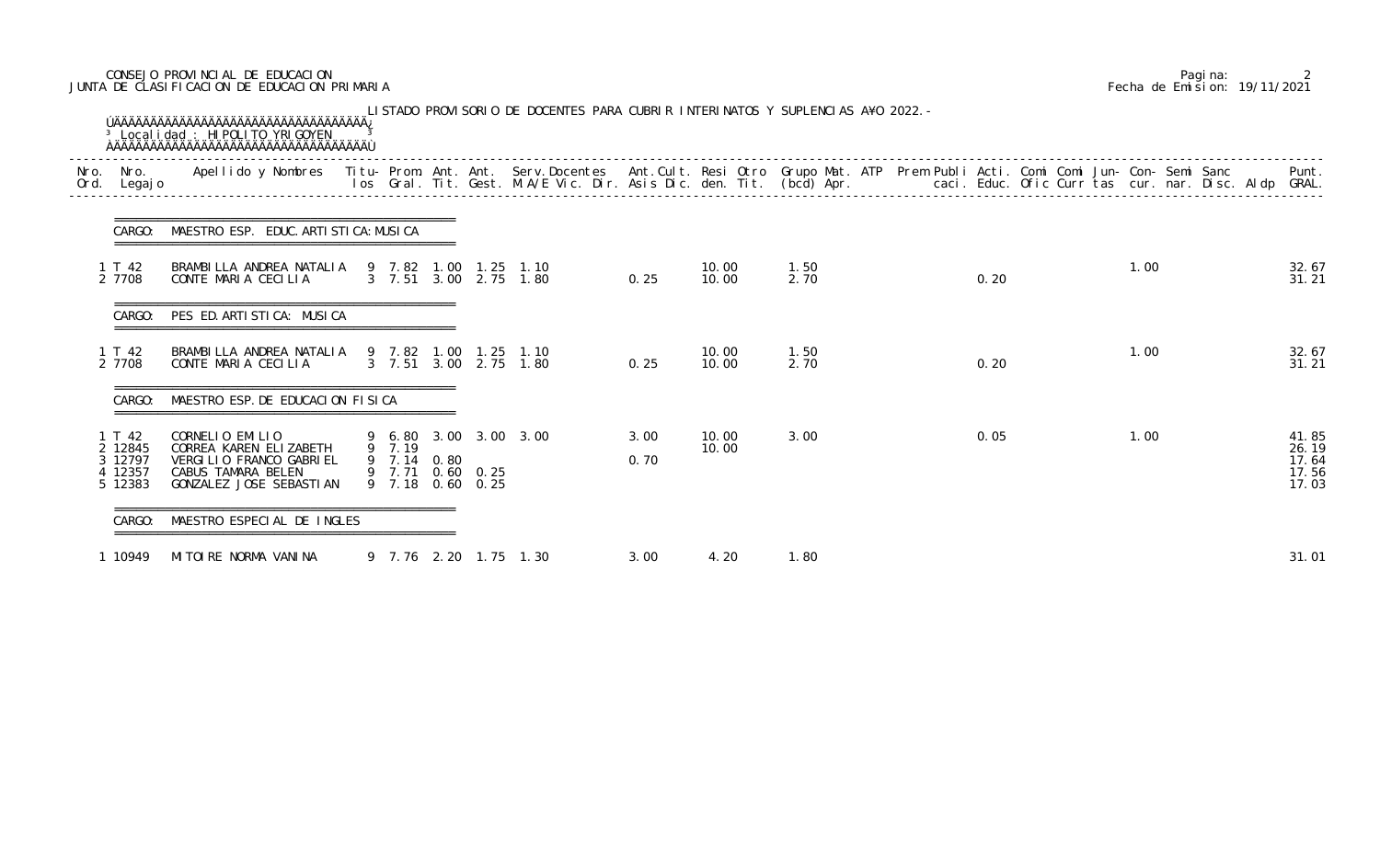# CONSEJO PROVINCIAL DE EDUCACION Pagina: 3 JUNTA DE CLASIFICACION DE EDUCACION PRIMARIA Fecha de Emision: 19/11/2021

|              |                 | <sup>3</sup> Local i dad: HI POLI TO YRI GOYEN |             |        | LISTADO PROVISORIO DE DOCENTES PARA CUBRIR INTERINATOS Y SUPLENCIAS A¥O 2022.-                                                                                                                                                    |       |      |      |  |  |     |  |                |
|--------------|-----------------|------------------------------------------------|-------------|--------|-----------------------------------------------------------------------------------------------------------------------------------------------------------------------------------------------------------------------------------|-------|------|------|--|--|-----|--|----------------|
| Nro.<br>Ord. | Nro.<br>Legaj o | Apellido y Nombres                             |             |        | Titu- Prom. Ant. Ant. Serv.Docentes  Ant.Cult. Resi Otro Grupo Mat. ATP  Prem Publi Acti. Comi Comi Jun- Con- Semi Sanc<br>Ios  Gral. Tit. Gest. M.A/E Vic. Dir. Asis Dic. den. Tit. (bcd) Apr.                caci. Educ. Ofic C |       |      |      |  |  |     |  | Punt.<br>GRAL. |
|              | CARGO:          | PES LENGUA EXTRANJERA: INGLES                  |             |        |                                                                                                                                                                                                                                   |       |      |      |  |  |     |  |                |
|              | 10949           | MITOIRE NORMA VANINA                           |             |        | 9 7.76 2.20 1.75 1.30                                                                                                                                                                                                             | 3.00  | 4.20 | 1.80 |  |  |     |  | 31.01          |
|              | CARGO:          | PES EDUCACION TECNOLOGICA                      |             |        |                                                                                                                                                                                                                                   |       |      |      |  |  |     |  |                |
|              | T 42            | SALVATI ERRA HERNAN                            | 9 7.06 2.40 | . $15$ | 1.70                                                                                                                                                                                                                              | 1. 45 | 5.60 | 2.40 |  |  | .00 |  | 32.36          |